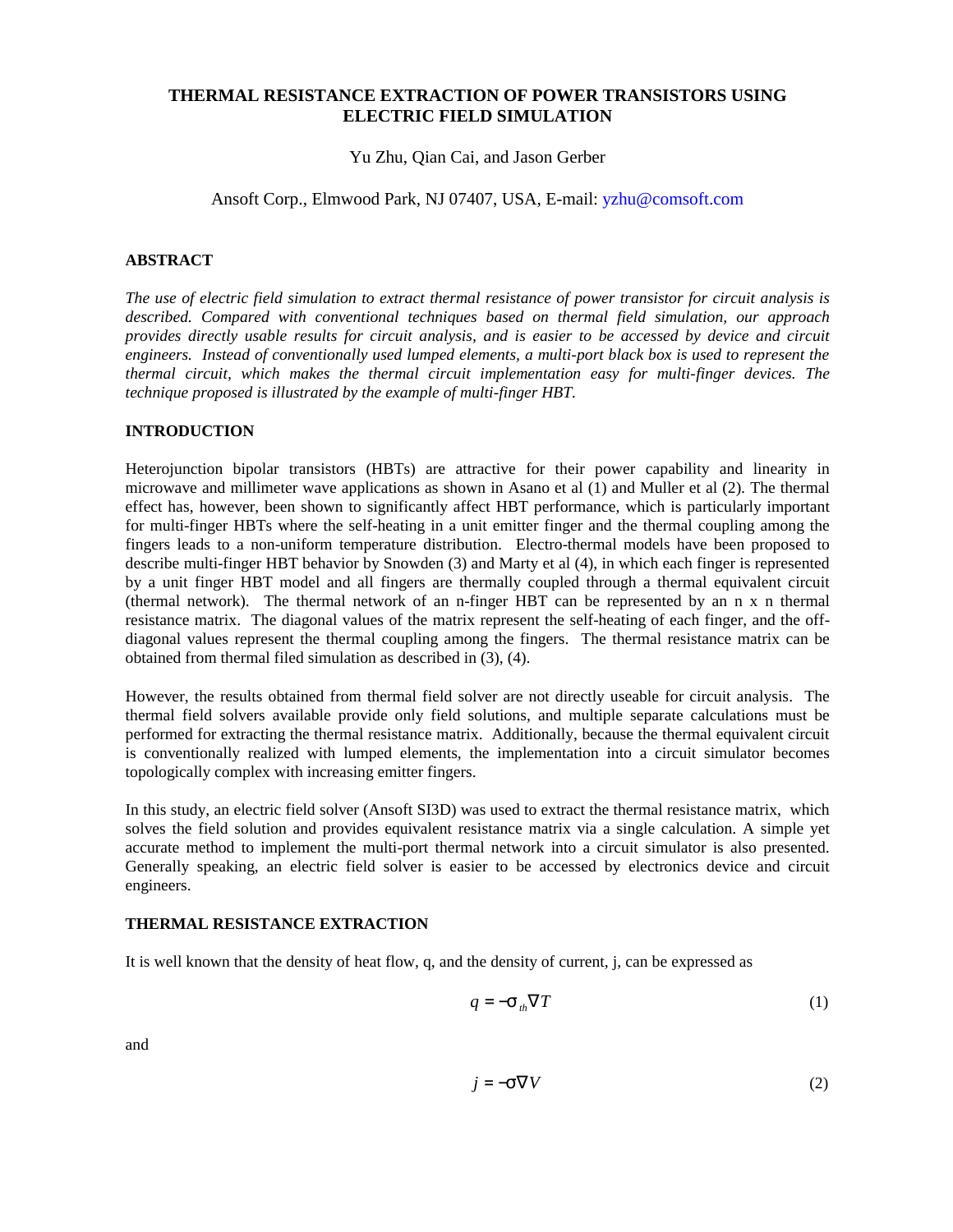respectively, where T is the temperature, V the electric potential, and  $\sigma$  and  $\sigma_{th}$  are the electric and thermal conductivity, respectively. The heat flow can be calculated by regarding the current as heat flow and the potential as the temperature. The thermal resistance of a given structure can thus be calculated from the corresponding electric resistance as Eq. (3). By substituting thermal conductivity for electrical conductivity, the equivalent resistance matrix generated is identical to the thermal resistance matrix.

$$
R_{th} = \frac{\mathbf{S}_{th}}{\mathbf{S}} R \tag{3}
$$

An extraction was first performed on a HBT having 2 fingers of 2x50mm2. The thickness and the thermal conductivity of the GaAs substrate are 100μm and 46W/M ·K, respectively. The dependence of the thermal coupling resistance (off-diagonal matrix value) on the distance between the fingers is shown in Fig. 1. Superimposed are the results obtained with thermal field calculations given in Liu (5). Excellent agreement has been achieved between the electric and thermal field calculations.

In Fig. 2, an 8-finger HBT with  $2x20\mu m^2$  fingers is set at the center of a 1x1mm2 GaAs substrate. The thickness of the substrate is 20μm. Since the current (heat flow) flows from a source terminal to a sink terminal in SI3D, source terminals are assigned at the HBT fingers, and a sink terminal is assigned at the back of the substrate. The thermal resistance matrix for a 8-finger HBT extracted is shown in Eq.(4), which was obtained via single calculation. Because the electric field solver uses true 3D structure models, the thermal effect of complex structures, for example, the via holes in the substrate and the thin solder layer between the substrate and thermal sink, can easily be investigated.

$$
\begin{bmatrix}\n1066 & 102 & 33 & 12 & 5.0 & 2.1 & 0.87 & 0.37 \\
102 & 1066 & 102 & 33 & 12 & 5.0 & 2.1 & 0.87 \\
33 & 102 & 1066 & 102 & 33 & 12 & 5.0 & 2.1 \\
12 & 33 & 102 & 1066 & 102 & 33 & 12 & 5.0 \\
5.0 & 12 & 33 & 102 & 1066 & 102 & 33 & 12 \\
2.1 & 5.0 & 12 & 33 & 102 & 1066 & 102 & 33 \\
0.87 & 2.1 & 50 & 12 & 33 & 102 & 1066 & 102 \\
0.37 & 0.87 & 2.1 & 5.0 & 12 & 33 & 102 & 1066\n\end{bmatrix}
$$
\n(4)

The post processing features of the electric solver designed for viewing the electric current and potential are also useful for viewing the temperature and heat flow distribution. Based on the field solution, the 1D, 2D and 3D distribution of the temperature and heat flow anywhere inside the structure can be displayed. The temperature distribution along the line AA' in Fig. 2 is shown in Fig.3. The non-uniform temperature distribution due the thermal coupling can be observed. Figure  $4(a)$  and (b) shows a 2D temperature distributions on the surface of the substrate and inside the substrate, respectively. The heat flow distribution along the finger (line BB' in Fig. 2) is shown in Fig. 5; the heat flow along the edge of the finger is shown to be much stronger than that in the middle of the finger.

#### **THERMAL RESISTANCE IMPLEMENTATION**

Conventionally the thermal resistance matrix has to be converted into a lumped element circuit to form an electro-thermal device model (3), (4), which becomes topologically complex with an increase in the number of fingers. Comparing the definition of the thermal resistance matrix (3))

$$
Rij = \frac{Ti - T0}{Pj} \bigg|_{Pi...Pj-1, Pj+1...Pn=0}
$$
 (5)

with that of impedance (Z) matrix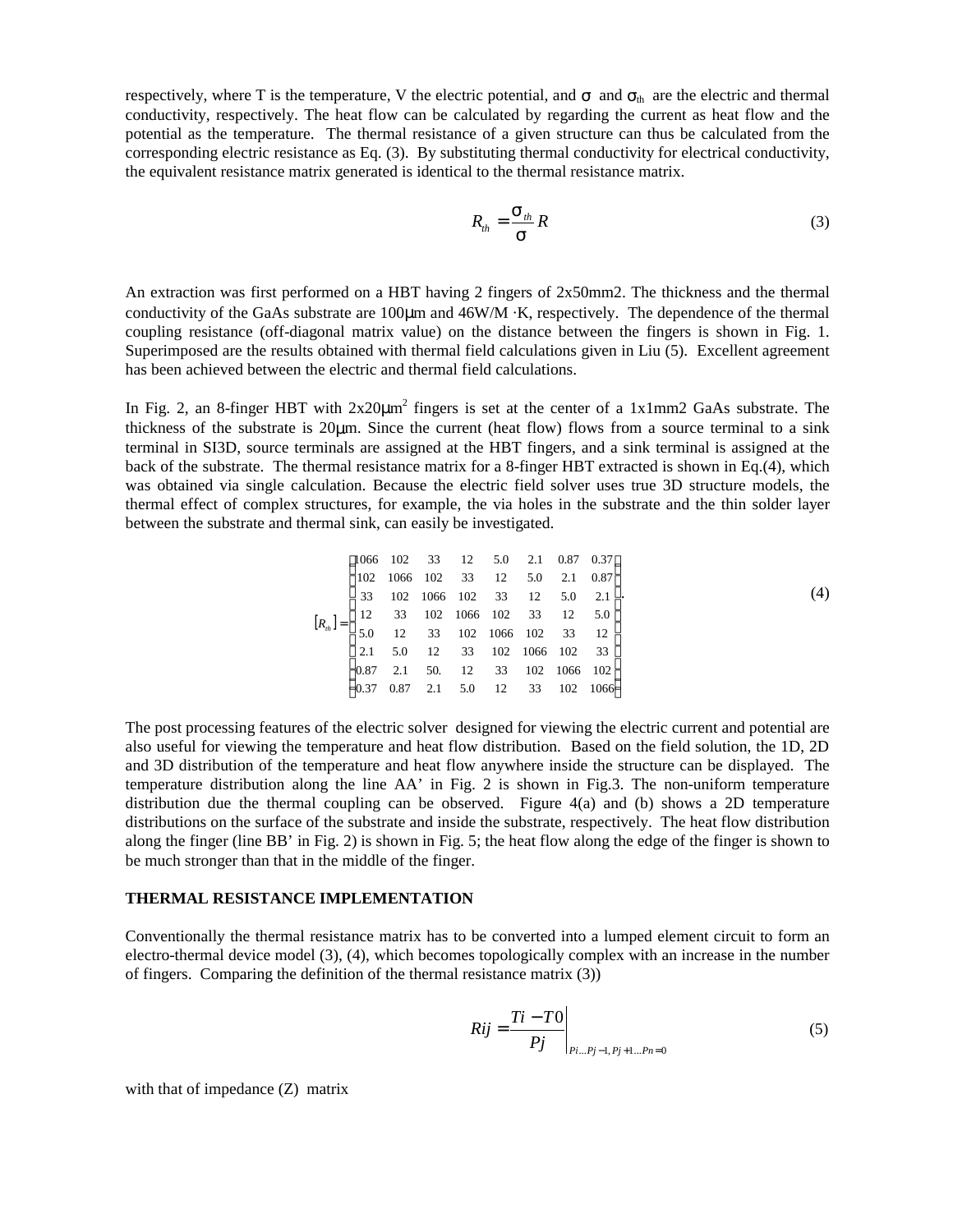$$
Zij = \frac{Vi - V0}{Ij} \bigg|_{Ii...Ij-1, Ij+1...In=0}
$$
 (6)

it can be understood that the thermal resistance matrix is exactly the Z-parameters of the thermal network. Therefore, the thermal equivalent circuit in our approach is represented by a multi-port black-box component, which is available in most circuit simulators, with the thermal resistance matrix given as Zparameters. The conversion from a matrix to a lumped elements circuit can thus be omitted.

As an example, an electro-thermal model of a 5-finger HBT implemented in a nonlinear circuit simulator (Ansoft Serenade) is shown in Fig. 6. A temperature-dependent unit finger HBT model represents each finger, and the thermal network is represented by a 5-port black-box with the thermal resistance matrix extracted as Z-parameters. The thermal node of each HBT is connected to a port of the thermal network. The electric current fed into the thermal network represents the power dissipated in each HBT, while the voltage at the port of the thermal network equals the temperature increase in each HBT. The calculated Ic-Vce behavior of the 5 finger HBT under constant base current is shown in Fig. 7. The current collapse, a unique behavior of multi-finger HBT, can be observed with increasing Vce.

## **CONCLUSION**

An electric field solver has been used instead of its thermal counterpart to extracting the thermal resistance matrix, and a black-box component has been used instead of lumped elements to implement a thermal network into a circuit simulator. Our approach provides accurate and directly usable results for circuit analysis, which we believe to be a practical tool for device and circuit design.

#### **ACKNOWLEDGEMENT**

This work was supported in part by the Air Force Research Labs, WPAFB, under contract F33615-99-C-1426. The authors are also grateful to Dave Newkirk for his support..

#### **REFERENCES**

(1) H. Asano, et al, "A 900MHz HBT power amplifier MMICs with 55% efficiency at 3.3V operation," 1998 IEEE MTT-S Symp., pp. 205-208.

(2) J. Muller, et al, "A 2W, 62% PAE small ship size HBT MMIC for 3V PCN applications," GaAs IC Symp., 1997, pp. 256-259.

(3) C. M. Snowden, "Large-signal microwave characterization of AlGaAs/GaAs HBT's based on a physics-based electrothermal model," IEEE Trans. Microwave Theory and Tech., vol. MTT-45, no. 1, pp. 58-71, Jan. 1997.

(4) A. Marty, et al, "A self-consistent DC-AC two-dimensional electrothermal model for GaAlAs/GaAs microwave power HBT's IEEE Trans Electron Devices, vol. 40, no. 7, pp. 1202-1210, July 1993.

(5) W. Liu, "Thermal coupling in 2-finger heterojunction bipolar transistors," IEEE Trans Electron Devices, vol. 42, no. 6, pp. 1033-1038, June 1995.



Fig. 1. Extracted coupling thermal resistance using thermal and electrical field solvers